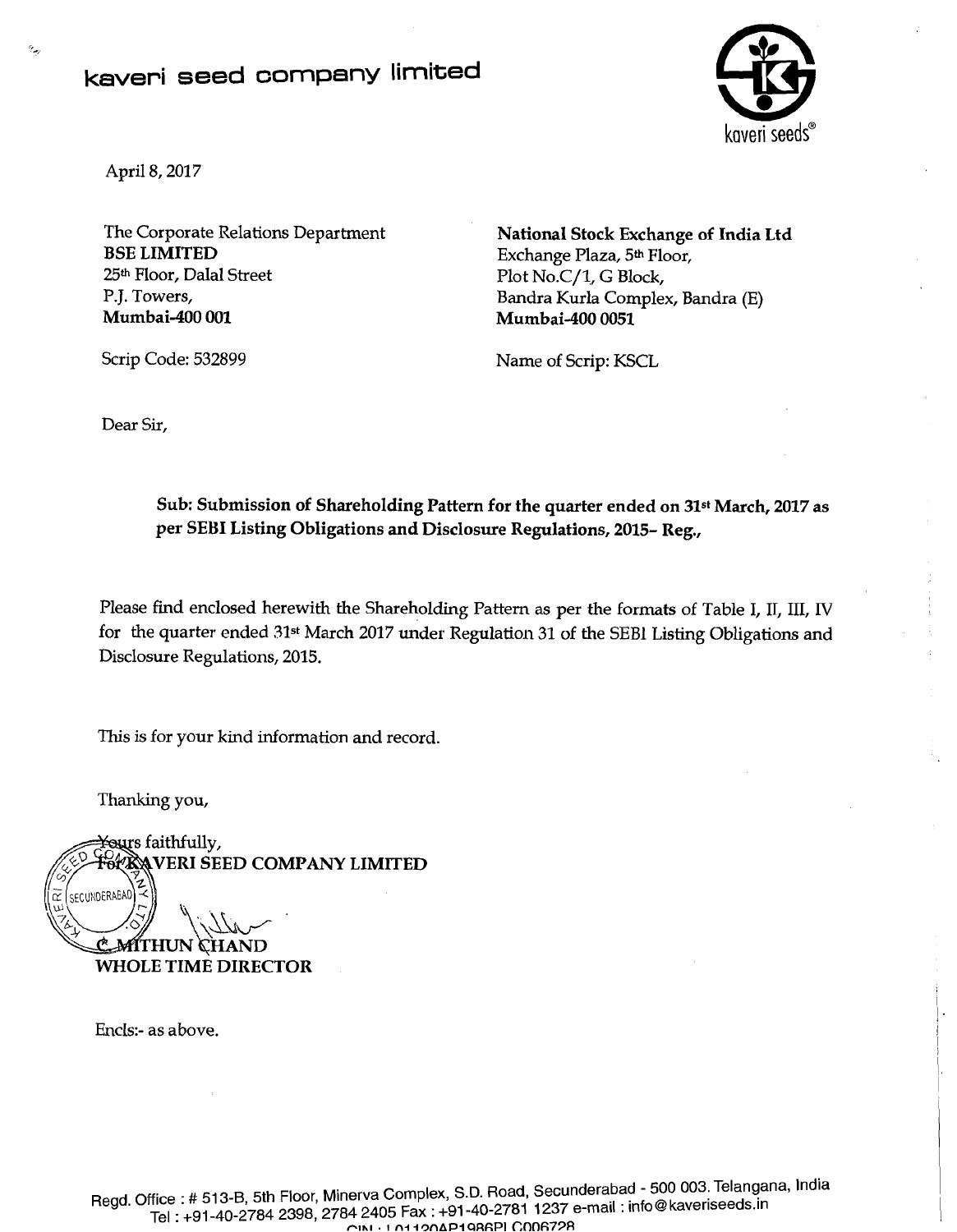| <b>Holding of Specified Securities</b>                                                                                                     |              |      |                 |  |  |  |  |  |  |  |  |  |
|--------------------------------------------------------------------------------------------------------------------------------------------|--------------|------|-----------------|--|--|--|--|--|--|--|--|--|
|                                                                                                                                            | Annexure - I |      |                 |  |  |  |  |  |  |  |  |  |
| 1. Name of Listed Entity:   KAVERI SEED COMPANY LIMITED                                                                                    |              |      |                 |  |  |  |  |  |  |  |  |  |
| 2. Scrip Code/Name of Scrip/Class of Security<br>1532899                                                                                   |              |      |                 |  |  |  |  |  |  |  |  |  |
| 3. Share Holding Pattern Filed under: Reg. 31(1)(a)/Reg. 31(1)(b)/Reg.31(1)(c)                                                             |              |      |                 |  |  |  |  |  |  |  |  |  |
| a. If under 31(1)(b) then indicate the report for Quarter ending                                                                           | 31/03/2017   |      |                 |  |  |  |  |  |  |  |  |  |
| b. If under 31(1)(c) then indicate date of allotment/extinguishment                                                                        |              |      |                 |  |  |  |  |  |  |  |  |  |
| 4. Declaration: The Listed entity is required to submit the following declaration to the extent of submission of information:-             |              |      |                 |  |  |  |  |  |  |  |  |  |
|                                                                                                                                            |              |      |                 |  |  |  |  |  |  |  |  |  |
| <b>Particulars</b>                                                                                                                         |              | Yes* | No <sup>*</sup> |  |  |  |  |  |  |  |  |  |
| Whether the Listed Entity has issued any partly paid up shares?                                                                            |              |      | No.             |  |  |  |  |  |  |  |  |  |
| $\overline{\mathbf{2}}$<br>Whether the Listed Entity has issued any Convertible Securities or Warrants?                                    |              |      | No.             |  |  |  |  |  |  |  |  |  |
| 3<br>Whether the Listed Entity has any shares against which depository receipts are issued?                                                |              |      | No.             |  |  |  |  |  |  |  |  |  |
| Whether the Listed Entity has any shares in locked-in?<br>14                                                                               |              |      | No.             |  |  |  |  |  |  |  |  |  |
| Whether any shares held by promoters are pledge or otherwise encumbered?                                                                   |              |      | No.             |  |  |  |  |  |  |  |  |  |
| * If the Listed Entity selects the option 'No' for the questions above, the columns for the partly paid up shares, Outstanding Convertible |              |      |                 |  |  |  |  |  |  |  |  |  |
| Securities/Warrants, depository receipts, locked-in shares, No of shares pledged or otherwise encumbered by promoters, as                  |              |      |                 |  |  |  |  |  |  |  |  |  |
| applicable, shall not be displayed at the time of dissemination on the Stock Exchange website. Also wherever there is 'No' declared        |              |      |                 |  |  |  |  |  |  |  |  |  |
| by Listed Entity in above table the values will be considered as 'Zero' by default on submission of the format of holding of specified     |              |      |                 |  |  |  |  |  |  |  |  |  |
| securities.                                                                                                                                |              |      |                 |  |  |  |  |  |  |  |  |  |
|                                                                                                                                            |              |      |                 |  |  |  |  |  |  |  |  |  |

 $\Lambda$ 

For KAVERl SEED COMPANY LTD.

 $\mathcal{A}$ 

 $\sim 10$ 



 $\sim$ 

Whole wine birector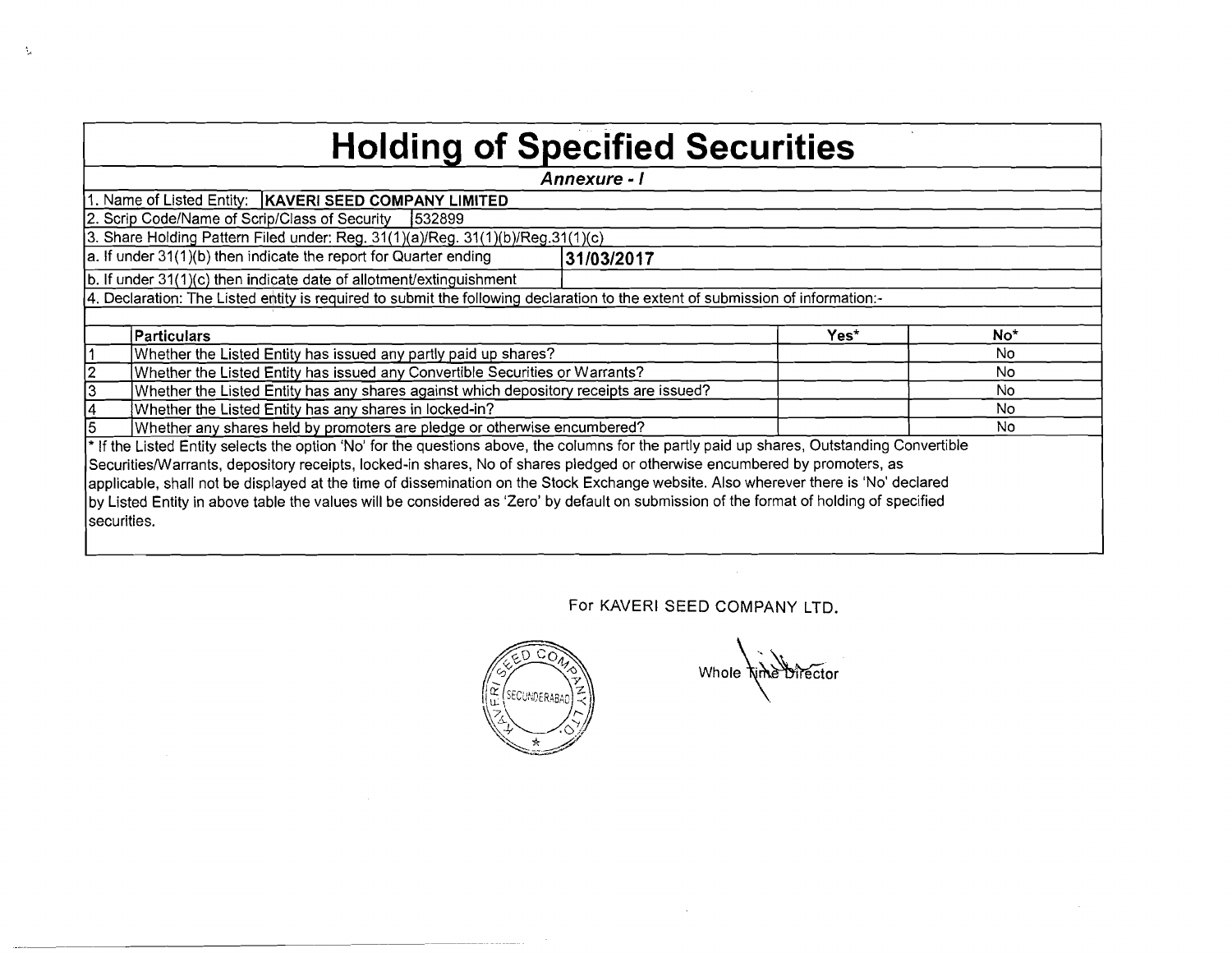| Table I - SUMMARY STATEMENT HOLDING OF SPECIFIED SECURITIES |                                      |              |              |              |             |                        |                        |                  |                     |                                 |               |                    |                 |                    |                 |            |               |                  |           |  |    |    |
|-------------------------------------------------------------|--------------------------------------|--------------|--------------|--------------|-------------|------------------------|------------------------|------------------|---------------------|---------------------------------|---------------|--------------------|-----------------|--------------------|-----------------|------------|---------------|------------------|-----------|--|----|----|
| Cat                                                         | Category of                          | No.s of      | No. of       | No.s         | No.         | Total nos.             | Sharehol               |                  |                     | <b>Number of Votting Rights</b> |               | No.                | <b>Sharehol</b> |                    | Number of       |            | <b>Number</b> | <b>Number</b>    |           |  |    |    |
| е                                                           | shareholder                          | <b>Share</b> | fully        | of           | of          | shares                 | dina                   |                  |                     | held in each class of           |               | of                 | ding.           |                    |                 |            |               |                  | Locked in |  | of | of |
| gor                                                         | (0)                                  | holders      | paid up      | Partly       | shar        | held                   | as a % of              |                  |                     | securities                      |               | Shar               | as a %          |                    | shares          |            | <b>Shares</b> | equity           |           |  |    |    |
| у                                                           |                                      | (III)        | equity       | paid-        | es          | $(VII)$ =              | total                  |                  |                     | (IX)                            |               | es                 | assumin         |                    | (XII)           |            | pledged       | shares           |           |  |    |    |
| $\boldsymbol{\theta}$                                       |                                      |              | <b>Share</b> | <b>up</b>    |             | unde $ (IV)+(V)+(VI) $ | no. of                 |                  |                     |                                 |               | Und                | g               |                    |                 |            | or            | held             |           |  |    |    |
|                                                             |                                      |              | held         | equity       | rlvin       |                        | shares                 |                  | <b>No of Votina</b> | Total                           | erlyi         | full               |                 |                    |                 | otherwise  | in            |                  |           |  |    |    |
|                                                             |                                      |              | (IV)         | <b>Share</b> | g           |                        | (calculat              |                  | <b>Rights</b>       |                                 |               |                    | conversi        |                    |                 |            | encumber      | demateria        |           |  |    |    |
|                                                             |                                      |              |              | held         | Depo        |                        | ed as per              |                  |                     | $%$ of                          | Outs          | on                 |                 |                    |                 | ed         | lized         |                  |           |  |    |    |
|                                                             |                                      |              |              | $\omega$     | sitor       |                        | SCRR,19                |                  |                     | $(A+B+C)$                       | tatin         | of                 |                 | $No.$ As a %   No. |                 | As a       | form          |                  |           |  |    |    |
|                                                             |                                      |              |              |              |             |                        | 57)                    | Class            |                     | g                               | converti      | (a)                | of              | (a)                | % of            | (XIV)      |               |                  |           |  |    |    |
|                                                             |                                      |              |              |              | Rece        |                        | (VIII)                 | Equity           |                     | conv                            | ble           |                    | total           |                    | total           |            |               |                  |           |  |    |    |
|                                                             |                                      |              |              |              | ipts<br>(W) |                        | As a % of<br>$(A+B+C2$ | x                |                     | ertib                           | securitie     |                    | shares          |                    | shar            |            |               |                  |           |  |    |    |
|                                                             |                                      |              |              |              |             |                        |                        | s<br>у           |                     |                                 | le.           | $s$ as a $%$<br>οf |                 | held               |                 | es<br>held |               |                  |           |  |    |    |
|                                                             |                                      |              |              |              |             |                        |                        |                  |                     |                                 | secu<br>ritie | diluted            |                 | (b)                |                 | (b)        |               |                  |           |  |    |    |
|                                                             |                                      |              |              |              |             |                        |                        |                  |                     |                                 |               | s                  | share           |                    |                 |            |               |                  |           |  |    |    |
|                                                             |                                      |              |              |              |             |                        |                        |                  |                     |                                 |               | (incl              | capital)        |                    |                 |            |               |                  |           |  |    |    |
|                                                             |                                      |              |              |              |             |                        |                        |                  |                     |                                 |               | udin               | $(XI) = (VII)$  |                    |                 |            |               |                  |           |  |    |    |
|                                                             |                                      |              |              |              |             |                        |                        |                  |                     |                                 |               | g                  | $+\infty$       |                    |                 |            |               |                  |           |  |    |    |
|                                                             |                                      |              |              |              |             |                        |                        |                  |                     |                                 |               | Warr               | As a %          |                    |                 |            |               |                  |           |  |    |    |
|                                                             |                                      |              |              |              |             |                        |                        |                  |                     |                                 |               | ants               | of              |                    |                 |            |               |                  |           |  |    |    |
|                                                             |                                      |              |              |              |             |                        |                        |                  |                     |                                 |               |                    | $(A+B+C2$       |                    |                 |            |               |                  |           |  |    |    |
|                                                             |                                      |              |              |              |             |                        |                        |                  |                     |                                 |               | $\infty$           |                 |                    |                 |            |               |                  |           |  |    |    |
| (A)                                                         | <b>Promoter &amp; Promoter Group</b> | 6            | 37584900     | $\Omega$     | $\mathbf 0$ | 37584900               |                        | 54.4274 37584900 | 0 37584900          |                                 | 54.4274       | 0                  | 54.4274         | $\mathbf 0$        | 0.0000          |            |               | 00.0000 37584900 |           |  |    |    |
| (B)                                                         | Public                               | 29161        | 31470195     | 0            | 0           | 31470195               |                        | 45.5725 31470195 | 0 31470195          |                                 | 45.5725       | $\Omega$           | 45.5725         | 0                  | 0.0000          | <b>NA</b>  |               | NA 31445174      |           |  |    |    |
| (C)                                                         | Non Promoter-Non Public              | 0            | 0            | $\mathbf 0$  | 0           | 0                      |                        | 0                | 0                   | $\Omega$                        | 0.0000        | 0                  | 0.0000          | $\mathbf 0$        | $\sqrt{0.0000}$ | <b>NA</b>  | <b>NA</b>     | 0                |           |  |    |    |
| (C1)                                                        | Shares underlying DRs                | 0            | 0            | $\mathbf{0}$ | 0           | 0                      | $\Omega$               | 0                | 0                   | 0                               | 0.0000        | 0                  | 0.0000          | 0                  | 0.0000          | <b>NA</b>  | <b>NA</b>     | 0                |           |  |    |    |
| (C2)                                                        | Shares held by Employee Trusts       | 0            | 0            | 0            | 0           | 0                      |                        | $\Omega$         | 0.                  | 0                               | 0.0000        | O                  | 0.0000          | ∩                  | 0.0000          | <b>NA</b>  | <b>NA</b>     | $\Omega$         |           |  |    |    |
|                                                             | Total                                | 29167        | 69055095     | $\mathbf{0}$ | 0           | 69055095               |                        | 100.00 69055095  |                     | 0   69055095   100.0000         |               | 0                  | 100.00          |                    | 0   0.0000      | <b>NA</b>  |               | NA 69030074      |           |  |    |    |

 $\mathcal{A}$ 

For KAVERI SEED COMPANY LTD.



 $\sim 10^7$ 

Whole kine Director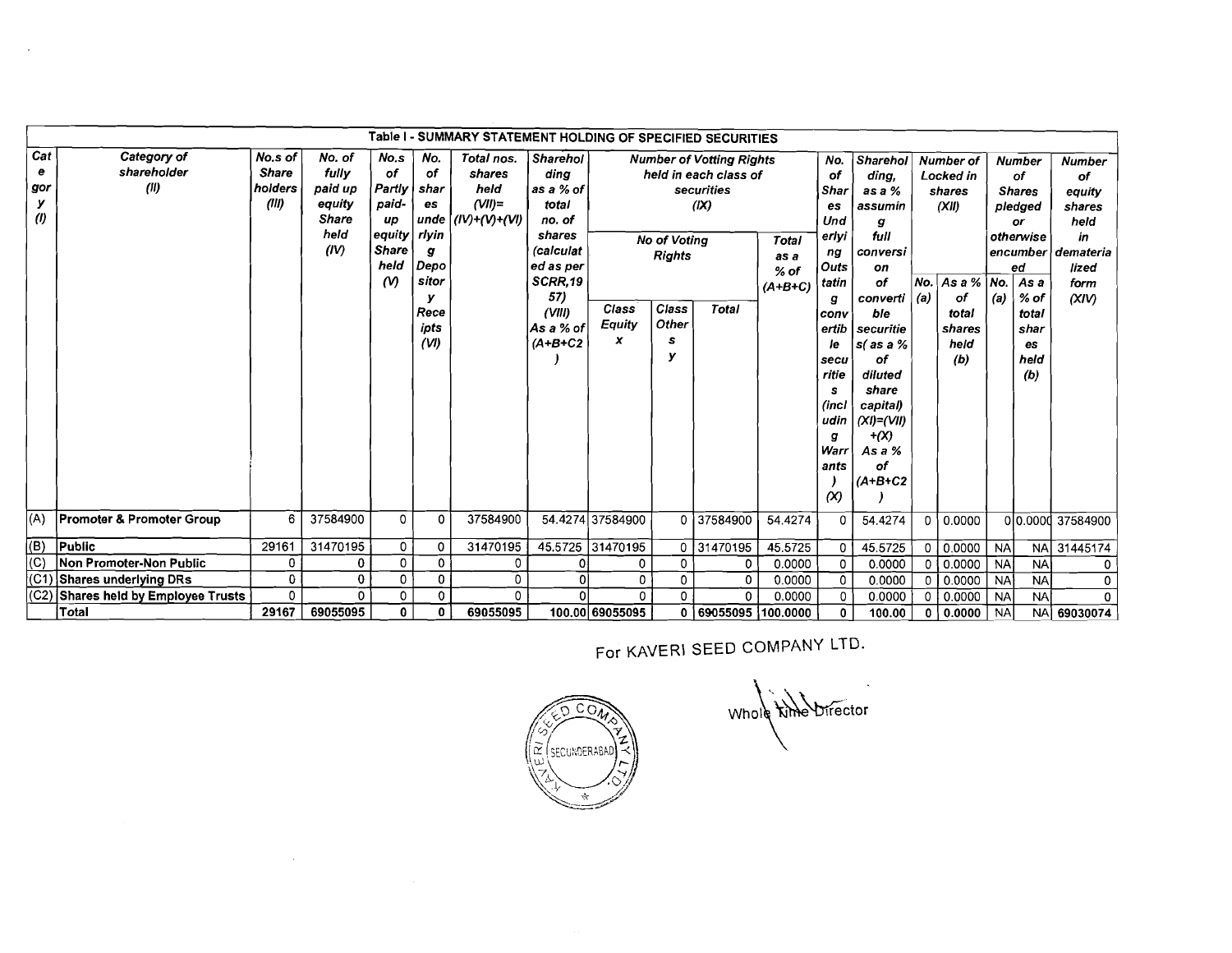| Table II - STATEMENT SHOWING SHAREHOLDING PATTERN OF THE PROMOTER AND PROMOTER GROUP |                                                               |             |                                               |                                                                      |                                                                |                                                                              |                                                                  |                                                                                                        |                                                                                                                       |                                         |                    |        |                                               |                                                                                                                                                   |                                                                                                   |                                                                             |              |                                                        |              |                                                                                |                                                                                              |
|--------------------------------------------------------------------------------------|---------------------------------------------------------------|-------------|-----------------------------------------------|----------------------------------------------------------------------|----------------------------------------------------------------|------------------------------------------------------------------------------|------------------------------------------------------------------|--------------------------------------------------------------------------------------------------------|-----------------------------------------------------------------------------------------------------------------------|-----------------------------------------|--------------------|--------|-----------------------------------------------|---------------------------------------------------------------------------------------------------------------------------------------------------|---------------------------------------------------------------------------------------------------|-----------------------------------------------------------------------------|--------------|--------------------------------------------------------|--------------|--------------------------------------------------------------------------------|----------------------------------------------------------------------------------------------|
|                                                                                      | Category & Name of the<br>shareholders<br>$\langle l \rangle$ | PAN<br>(11) | No<br>of<br>Sha<br>re<br>hold<br>ers<br>(III) | No of<br>fully<br>paid up<br>equity<br><b>Shares</b><br>held<br>(IV) | Partly<br>paid-<br>up<br>equity<br><b>Share</b><br>held<br>(y) | No. of<br>shares<br>underl<br>ying<br>Depos<br>itory<br>Recei<br>pts<br>(VI) | Total nos.<br>shares<br>held<br>$(VII)$ =<br>$(IV)+(V)+$<br>(VI) | Shareholdin<br>g<br>%<br>calculated<br>as per<br><b>SCRR,1957</b><br>As a % of<br>$(A+B+C2)$<br>(VIII) | <b>Number of Voting Rights</b><br>held in each class of<br>securities<br>(IX)<br><b>No of Voting</b><br><b>Rights</b> |                                         |                    |        |                                               | Total<br>as a<br>$%$ of<br>$(A+B+C$                                                                                                               | No. of<br><b>Shares</b><br><b>Underl</b><br>ying<br>Outstat<br>ing<br>convert<br>ible<br>securiti | Shareho<br>Idina.<br>as a %<br>assumin<br>g<br>full<br>convers<br>ion<br>of |              | Number of<br>Locked in<br>shares<br>(XII)<br>No Asa% N |              | <b>Shares</b><br>pledged or<br>otherwise<br>encumber<br>ed<br>(XIII)<br>As a % | Number of Number of<br>eauity<br>shares<br>held<br>in<br>dematerial<br>ized<br>form<br>(XIV) |
|                                                                                      |                                                               |             |                                               |                                                                      |                                                                |                                                                              |                                                                  |                                                                                                        | Class<br>Equity<br>$\boldsymbol{x}$                                                                                   | Clas<br>$\mathbf{s}$<br>Oth<br>ers<br>у | <b>Total</b>       |        | es.<br>(includi<br>ng<br>Warran<br>ts)<br>(x) | converti<br>ble<br>securiti<br>$es$ (as a<br>%<br>of<br>diluted<br>share<br>capital)<br>$(XI)= (VII)$<br>$+(X)$<br>As a %<br>of<br>$(A+B+C$<br>2) | (a)                                                                                               | of<br>total<br>shares<br>held<br>(b)                                        | О.<br> a     | of<br>total<br>shares<br>held<br>(b)                   |              |                                                                                |                                                                                              |
| 1.                                                                                   | lindian                                                       |             |                                               |                                                                      |                                                                |                                                                              |                                                                  |                                                                                                        |                                                                                                                       |                                         |                    |        |                                               |                                                                                                                                                   |                                                                                                   |                                                                             |              |                                                        |              |                                                                                |                                                                                              |
| (a)                                                                                  | Individuals/Hindu undivided Family                            |             |                                               |                                                                      |                                                                |                                                                              |                                                                  |                                                                                                        |                                                                                                                       |                                         |                    |        |                                               |                                                                                                                                                   |                                                                                                   |                                                                             |              |                                                        |              |                                                                                |                                                                                              |
|                                                                                      | VENKATA BHASKAR RAO<br>GUNDAVARAM (HUF)                       | AAAHG6481R  | 1                                             | 11240645                                                             | οl                                                             | οI                                                                           | 11240645                                                         | 16.2778                                                                                                | 11240645                                                                                                              |                                         | 11240645 16.2778   |        | 0Ì                                            | 16.2778                                                                                                                                           |                                                                                                   | 0.0000                                                                      |              | 0 0.0000                                               | 11240645     |                                                                                |                                                                                              |
|                                                                                      | <b>GUNDAVARAM VENKATA</b><br><b>BHASKAR RAO</b>               | AARPG8379F  |                                               | 6031990                                                              | οl                                                             | $\Omega$                                                                     | 6031990                                                          | 8.7350                                                                                                 | 6031990                                                                                                               | $\Omega$                                | 6031990            | 8.7350 | $\Omega$                                      | 8.7350                                                                                                                                            |                                                                                                   | 0.0000                                                                      | $\Omega$     | 0.0000                                                 | 6031990      |                                                                                |                                                                                              |
|                                                                                      | VANAJA DEVI GUNDAVARAM                                        | AHBPG5812G  | 1                                             | 15775050                                                             | οI                                                             | οI                                                                           | 15775050                                                         | 22.8442                                                                                                | 15775050                                                                                                              | οI                                      | 15775050 22.8442   |        | 0 <sup>1</sup>                                | 22.8442                                                                                                                                           | ΟÌ                                                                                                | 0.0000                                                                      |              | 0.0000                                                 | 15775050     |                                                                                |                                                                                              |
|                                                                                      | PAVAN GUNDAVARAM                                              | ABTPG8553E  | 1                                             | 2509000                                                              | οl                                                             | $\Omega$                                                                     | 2509000                                                          | 3.6333                                                                                                 | 2509000                                                                                                               | Ωl                                      | 2509000            | 3.6333 | 0                                             | 3.6333                                                                                                                                            |                                                                                                   | 0.0000                                                                      |              | 0.0000                                                 | 2509000      |                                                                                |                                                                                              |
|                                                                                      | VAMSHEEDHAR<br>CHENNAMANENI                                   | ADVPC1241M  | $\mathbf{1}$                                  | 1099320                                                              | οl                                                             |                                                                              | 1099320                                                          | 1.5900                                                                                                 | 1099320                                                                                                               | $\Omega$                                | 1099320            | 1.5900 | 0                                             | 1.5900                                                                                                                                            |                                                                                                   | 0.0000                                                                      | $\Omega$     | 0.0000                                                 | 1099320      |                                                                                |                                                                                              |
|                                                                                      | <b>MITHUN CHAND</b><br><b>CHENNAMANENI</b>                    | AFRPC8969E  | 1                                             | 928895                                                               | οl                                                             | $\Omega$                                                                     | 928895                                                           | 1.3400                                                                                                 | 928895                                                                                                                | $\Omega$                                | 928895             | 1.3400 |                                               | 1.3400                                                                                                                                            | ΩI                                                                                                | 0.0000                                                                      |              | 0.0000                                                 | 928895       |                                                                                |                                                                                              |
|                                                                                      | Total                                                         |             | 61                                            | 37584900                                                             | 0Ì                                                             |                                                                              | 0 37584900                                                       |                                                                                                        | 54.4300 37584900                                                                                                      |                                         | 0 37584900 54.4300 |        | 0                                             | 54.4300                                                                                                                                           | ٥I                                                                                                | 0.0000                                                                      | $\mathbf{0}$ | 0.0000                                                 | 37584900     |                                                                                |                                                                                              |
|                                                                                      | (b) Central Government/ State Government(s)                   |             |                                               |                                                                      |                                                                |                                                                              |                                                                  |                                                                                                        |                                                                                                                       |                                         |                    |        |                                               |                                                                                                                                                   |                                                                                                   |                                                                             |              |                                                        |              |                                                                                |                                                                                              |
|                                                                                      |                                                               |             | 0                                             | ٥ł                                                                   | 0l                                                             | 01                                                                           | οl                                                               | 0.0000                                                                                                 | 0ł                                                                                                                    | 0                                       | 0                  | 0.0000 | 0l                                            | 0.0000                                                                                                                                            |                                                                                                   | $ 0 $ 0.0000                                                                | ΩI           | 0.0000                                                 | 0            |                                                                                |                                                                                              |
|                                                                                      | Total                                                         |             | اه                                            | ٥l                                                                   | ۵l                                                             | ۵ì                                                                           | ٥l                                                               | 0.0000                                                                                                 | οl                                                                                                                    | $\Omega$                                | ٥l                 | 0.0000 | 0l                                            | 0.00001                                                                                                                                           |                                                                                                   | 0 0.0000                                                                    | οl           | 0.0000                                                 | $\mathbf{0}$ |                                                                                |                                                                                              |
|                                                                                      | (c) Financial Institutions/ Banks                             |             |                                               |                                                                      |                                                                |                                                                              |                                                                  |                                                                                                        |                                                                                                                       |                                         |                    |        |                                               |                                                                                                                                                   |                                                                                                   |                                                                             |              |                                                        |              |                                                                                |                                                                                              |
|                                                                                      |                                                               |             | $\Omega$                                      | Ωİ                                                                   |                                                                | Οl                                                                           | οI                                                               | 0.0000                                                                                                 | 0                                                                                                                     | U                                       | $\Omega$           | 0.0000 | οI                                            | 0.0000                                                                                                                                            | ΩI                                                                                                | 0.0000                                                                      | $\Omega$     | 0.0000                                                 | οl           |                                                                                |                                                                                              |
|                                                                                      | Total                                                         |             | $\overline{0}$                                | ۵l                                                                   | Οl                                                             | 0l                                                                           | 0                                                                | 0.0000                                                                                                 | ٥l                                                                                                                    | οl                                      | $\mathbf{0}$       | 0.0000 | 0                                             | 0.0000                                                                                                                                            | 0                                                                                                 | 0.0000                                                                      | 0 I          | 0.0000                                                 | ٥I           |                                                                                |                                                                                              |
|                                                                                      | Sub-Total (A)(1)                                              |             | 6                                             | 37584900                                                             | ٥l                                                             |                                                                              | 0 37584900                                                       |                                                                                                        | 54.4300 37584900                                                                                                      |                                         | 0 37584900 54.4300 |        | ٥I                                            | 54,4300                                                                                                                                           | ΟI                                                                                                | 0.0000                                                                      |              | 0.0000                                                 | 37584900     |                                                                                |                                                                                              |

For KAVERI SEED COMPANY LTD.



Whole Time Director

 $\bar{\mathbf{v}}$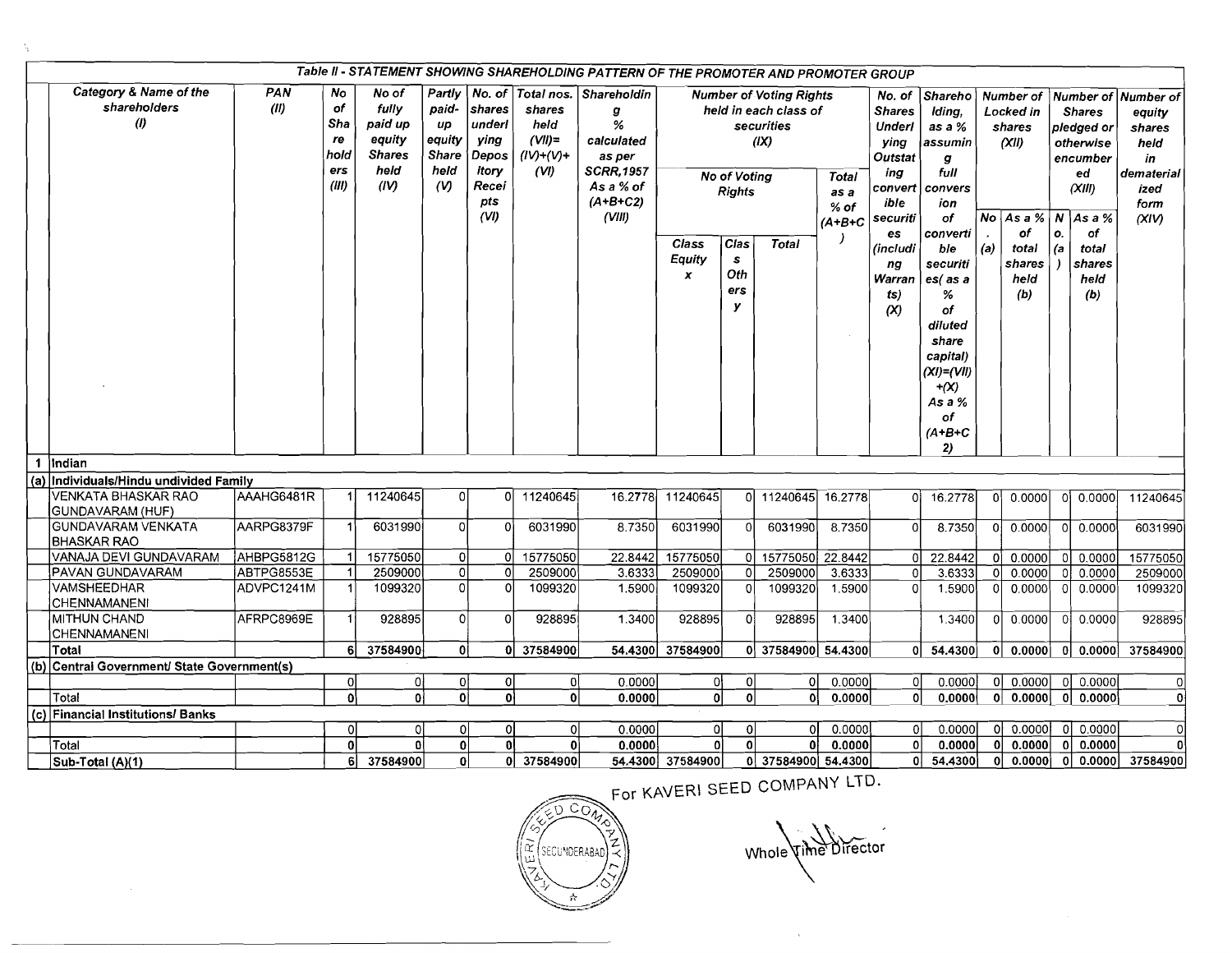|       | 2 Foreign                                                                                                                                                                                          |  |    |          |  |  |          |         |          |   |            |         |    |         |  |         |        |          |
|-------|----------------------------------------------------------------------------------------------------------------------------------------------------------------------------------------------------|--|----|----------|--|--|----------|---------|----------|---|------------|---------|----|---------|--|---------|--------|----------|
|       | (a) Individuals (Non-Resident Individuals/ Foreign Individuals)                                                                                                                                    |  |    |          |  |  |          |         |          |   |            |         |    |         |  |         |        |          |
|       |                                                                                                                                                                                                    |  |    |          |  |  |          | 0.0000  | 01       |   | 0          | 0.00001 | 01 | 0.0000  |  | 0.0000  | 0.0000 |          |
|       | Total                                                                                                                                                                                              |  | O  | Ωł       |  |  |          | 0.0000  | ٥I       |   | 0          | 0.0000  | ΩI | 0.0000  |  | 0.0000  | 0.0000 | ٥I       |
|       | (b) Government                                                                                                                                                                                     |  |    |          |  |  |          |         |          |   |            |         |    |         |  |         |        |          |
|       |                                                                                                                                                                                                    |  |    |          |  |  |          | 0.0000  |          |   | ΟI         | 0.0000  |    | 0.0000  |  | 0.0000  | 0.0000 | οı       |
|       | Total                                                                                                                                                                                              |  |    | ΩI       |  |  |          | 0.0000  |          | 0 | Οl         | 0.00001 |    | 0.0000  |  | 0.00001 | 0.0000 | 01       |
|       | (c) Institutions                                                                                                                                                                                   |  |    |          |  |  |          |         |          |   |            |         |    |         |  |         |        |          |
|       |                                                                                                                                                                                                    |  |    |          |  |  |          | 0.0000  | 01       |   | οı         | 0.0000  | ΩI | 0.0000  |  | 0.0000  | 0.0000 | ΩI       |
|       | Total                                                                                                                                                                                              |  | 0. |          |  |  |          | 0.0000  | ΟI       |   | $\Omega$   | 0.0000  | οı | 0.0000  |  | 0.0000  | 0.0000 |          |
|       | (d) Foreign Portfolio Investor                                                                                                                                                                     |  |    |          |  |  |          |         |          |   |            |         |    |         |  |         |        |          |
|       |                                                                                                                                                                                                    |  |    | ΩI       |  |  |          | 0.00001 |          |   | ΩI         | 0.0000  | 01 | 0.0000  |  | 0.0000  | 0.0000 |          |
|       | Total                                                                                                                                                                                              |  |    |          |  |  |          | 0.0000  |          |   | o          | 0.00001 | ΟI | 0.0000  |  | 0.0000  | 0.0000 |          |
|       | Sub-Total (A)(2)                                                                                                                                                                                   |  |    |          |  |  |          | 0.0000  |          |   | o          | 0.0000  |    | 0.0000  |  | 0.00001 | 0.0000 | ΩI       |
|       | Total Shareholding of Promoter                                                                                                                                                                     |  |    | 37584900 |  |  | 37584900 | 54.4300 | 37584900 |   | 0 37584900 | 54.4300 |    | 54.4300 |  | 0.0000  | 0.0000 | 37584900 |
|       | and Promoter Group (A) =                                                                                                                                                                           |  |    |          |  |  |          |         |          |   |            |         |    |         |  |         |        |          |
|       | $ (A)(1)+(A)(2) $                                                                                                                                                                                  |  |    |          |  |  |          |         |          |   |            |         |    |         |  |         |        |          |
|       | Details of Shares which remain unclaimed may be given hear along with details such as number of shareholders, outstanding shares held in demat/unclaimed suspense account, voting rights which are |  |    |          |  |  |          |         |          |   |            |         |    |         |  |         |        |          |
| Note: |                                                                                                                                                                                                    |  |    |          |  |  |          |         |          |   |            |         |    |         |  |         |        |          |
|       | (1) PAN would not be displayed on website of Stock Exchange(s).                                                                                                                                    |  |    |          |  |  |          |         |          |   |            |         |    |         |  |         |        |          |

(2) The term "Encumbrance" has the same meaning as assigned under regulation 28(3) of SEBI (Substantial Acquisition of Shares and Takeovers) Regulations, 2011.

 $\sim$ 

 $\sim 10^{-1}$ 

 $\sim$ 

For KAVERI SEED COMPANY LTD.



 $\frac{1}{2} \sum_{i=1}^{n} \frac{1}{2} \sum_{j=1}^{n} \frac{1}{2} \sum_{j=1}^{n} \frac{1}{2} \sum_{j=1}^{n} \frac{1}{2} \sum_{j=1}^{n} \frac{1}{2} \sum_{j=1}^{n} \frac{1}{2} \sum_{j=1}^{n} \frac{1}{2} \sum_{j=1}^{n} \frac{1}{2} \sum_{j=1}^{n} \frac{1}{2} \sum_{j=1}^{n} \frac{1}{2} \sum_{j=1}^{n} \frac{1}{2} \sum_{j=1}^{n} \frac{1}{2} \sum_{j=1}^{n$ 

Whole Time Director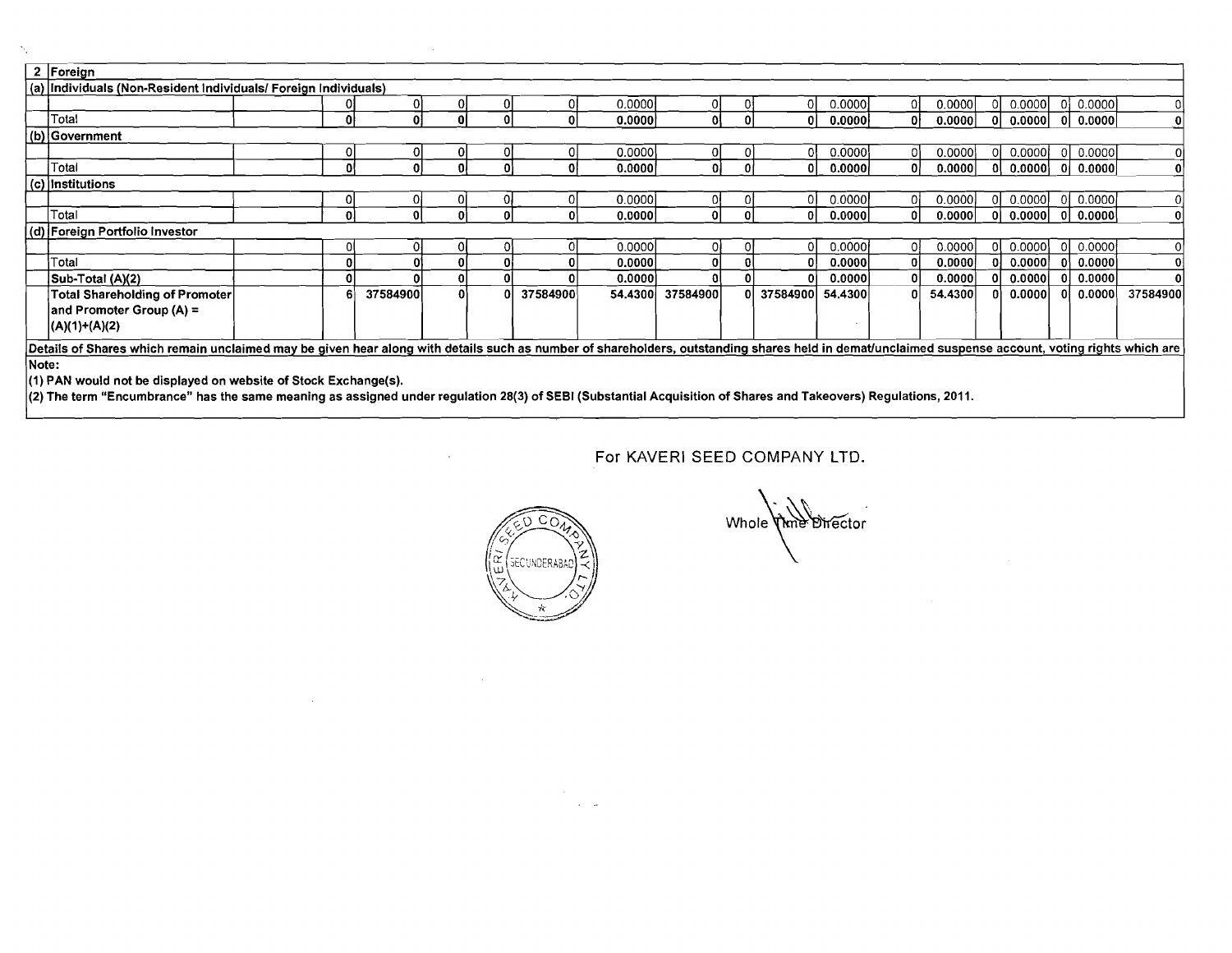| Table III - STATEMENT SHOWING SHAREHOLDING PATTERN OF THE PUBLIC SHAREHOLDER |                                                                                                |             |                                      |                                                               |                                                              |                                                       |                                                              |                                                                                                               |                      |                               |                                                                               |                                                 |                                                                                                        |                                                                                                                                                       |              |                                                |                                                                                   |                   |                                                                        |
|------------------------------------------------------------------------------|------------------------------------------------------------------------------------------------|-------------|--------------------------------------|---------------------------------------------------------------|--------------------------------------------------------------|-------------------------------------------------------|--------------------------------------------------------------|---------------------------------------------------------------------------------------------------------------|----------------------|-------------------------------|-------------------------------------------------------------------------------|-------------------------------------------------|--------------------------------------------------------------------------------------------------------|-------------------------------------------------------------------------------------------------------------------------------------------------------|--------------|------------------------------------------------|-----------------------------------------------------------------------------------|-------------------|------------------------------------------------------------------------|
|                                                                              | Category & Name of the<br>shareholders<br>$\langle l \rangle$                                  | PAN<br>(11) | No.s of<br>Share<br>holders<br>(III) | No. of<br>fully<br>paid up<br>eauity<br>Share<br>held<br>(IV) | Partly<br>paid-<br>иp<br>equity<br>Share<br>held<br>$\omega$ | No.s<br>of<br>shar<br>es<br>unde<br>rlyin<br>g<br>Dep | Total nos.<br>shares<br>held<br>$(VII)$ =<br>$(IV)+(V)+(VI)$ | Shareholdi<br>ng<br>%<br>calculated<br>as per<br><b>SCRR, 1957)</b><br>As a % of<br>$(A + B + C2)$            |                      | No of Voting<br><b>Rights</b> | <b>Number of Voting Rights</b><br>held in each class of<br>securities<br>(IX) | <b>Total</b><br>as a                            | No.<br>of<br>Shar<br>es<br>Unde<br>rlyin<br>g                                                          | Total<br>Shareholdi<br>ng,<br>as a %<br>assuming<br>full<br>conversion<br>оf                                                                          |              | Number of<br>Locked in<br>shares<br>(XII)      | Number of<br><b>Shares</b><br>pledged or<br>otherwise<br>encumber<br>ed<br>(XIII) |                   | Number of<br>equity<br>shares held<br>in<br>dematerialize<br>đ<br>form |
|                                                                              |                                                                                                |             |                                      |                                                               |                                                              | osito<br>ry<br>Rece<br>ipts<br>(VI)                   |                                                              | (VIII)                                                                                                        | Class<br>Equity<br>x | Cla<br>SS<br>Oth<br>ers<br>У  | <b>Total</b>                                                                  | % of<br><b>Total</b><br>Voting<br><b>Rights</b> | Outst<br>ating<br>conv<br>ertibl<br>e<br>secur<br>ities<br>(inclu<br>ding<br>Warr<br>ants)<br>$\infty$ | convertible   No  <br>securities(<br>as a<br>percentage<br>of diluted<br>share<br>capital)<br>$(XI) = (VII) + ($<br>X)<br>As a % of<br>$(A + B + C2)$ | (a)          | As a %<br>of<br>total<br>shares<br>held<br>(b) | No. $As a$<br>(Not $\frac{1}{2}$ of<br>appi total<br> icabl shar<br>e)<br>(a)     | es<br>held<br>(b) | (XIV)                                                                  |
| -1                                                                           | Institutions                                                                                   |             |                                      |                                                               |                                                              |                                                       |                                                              |                                                                                                               |                      |                               |                                                                               |                                                 |                                                                                                        |                                                                                                                                                       |              |                                                |                                                                                   |                   |                                                                        |
|                                                                              | (a) Mutual Funds                                                                               |             | 35                                   | 4985463                                                       | 01                                                           | 0                                                     | 4985463                                                      | 7.2200                                                                                                        | 4985463              | 0                             | 4985463                                                                       | 7.2200                                          | 0                                                                                                      | 7.2200                                                                                                                                                | -01          | 0.0000                                         | <b>NA</b>                                                                         | <b>NA</b>         | 4985463                                                                |
|                                                                              |                                                                                                |             | $\overline{33}$                      | 3015196                                                       | οI                                                           | $\overline{\mathfrak{o}}$                             | 3015196                                                      | 4.3600                                                                                                        | 3015196              | $\circ$                       | 3015196                                                                       | 4.3600                                          | οl                                                                                                     | 4.3600                                                                                                                                                | 0            | 0.0000                                         | <b>NA</b>                                                                         | <b>NA</b>         | 3015196                                                                |
|                                                                              | BIRLA SUN LIFE TRUSTEE COMPANY<br>PRIVATE LIMITED AC BIRLA SUN LIFE<br><b>BALANCED 95 FUND</b> | AAATB0102C  |                                      | 1282767                                                       | Ωl                                                           | $\Omega$                                              | 1282767                                                      | 1.8600                                                                                                        | 1282767              | $\overline{0}$                | 1282767                                                                       | 1.8600                                          | οI                                                                                                     | 1.8600                                                                                                                                                | -01          | 0.0000                                         | <b>NA</b>                                                                         | <b>NA</b>         | 1282767                                                                |
|                                                                              | HDFC TRUSTEE COMPANY LIMITED<br>A/C HDFC BALANCED FUND                                         | AAATH1809A  |                                      | 687500                                                        | 0                                                            | <sup>0</sup>                                          | 687500                                                       | 1.0000                                                                                                        | 687500               | <sub>0</sub>                  | 687500                                                                        | 1.0000                                          | ΩI                                                                                                     | 1.0000                                                                                                                                                | 0            | 0.0000                                         | <b>NA</b>                                                                         | <b>NA</b>         | 68750C                                                                 |
|                                                                              | (b) Venture Capital Funds                                                                      |             | ٥ł                                   | 0                                                             | 01                                                           | $\Omega$                                              | 0l                                                           | 0.0000                                                                                                        | 0                    | 0                             | 01                                                                            | 0.0000                                          | 01                                                                                                     | 0.0000                                                                                                                                                | 0            | 0.0000                                         | NA                                                                                | NA                | -C                                                                     |
| (c)                                                                          | Alternate Investment Funds                                                                     |             | -ol                                  | n                                                             | $\Omega$                                                     | $\Omega$                                              | $\Omega$                                                     | 0.0000                                                                                                        | 0l                   | $\mathbf 0$                   | $\Omega$                                                                      | 0.0000                                          | $\Omega$                                                                                               | 0.0000                                                                                                                                                | $\Omega$     | 0.0000                                         | NA                                                                                | <b>NA</b>         | $\Omega$                                                               |
|                                                                              | (d) Foreign Venture Capital Investors                                                          |             | 0l                                   | 0l                                                            | $\Omega$                                                     | 0l                                                    |                                                              | 0.0000                                                                                                        |                      | $\circ$                       |                                                                               | 0.0000                                          |                                                                                                        | 0.0000                                                                                                                                                | 0            | 0.0000                                         | <b>NA</b>                                                                         | <b>NA</b>         |                                                                        |
|                                                                              | (e) Foreign Portfolio Investors                                                                |             | 63                                   | 10386071                                                      | $\Omega$                                                     | $\mathbf{o}$                                          | 10386071                                                     | 15.0400                                                                                                       | 10386071             | 0                             | 10386071                                                                      | 15.0400                                         | ٥I                                                                                                     | 15.0400                                                                                                                                               | -01          | 0.0000                                         | <b>NA</b>                                                                         | <b>NA</b>         | 10386071                                                               |
|                                                                              |                                                                                                |             | 61                                   | 6270680                                                       | 0                                                            | $\overline{0}$                                        | 6270680                                                      | 9.0800                                                                                                        | 6270680              |                               | 6270680                                                                       | 9.0800                                          |                                                                                                        | 9.0800                                                                                                                                                |              | 0.0000                                         | <b>NA</b>                                                                         | <b>NA</b>         | 6270680                                                                |
|                                                                              | ASHOKA PTE LTD                                                                                 | AAKCA5986C  |                                      | 2156181                                                       | ٥l                                                           | $\circ$                                               | 2156181                                                      | 3.1200                                                                                                        | 2156181              | $\Omega$                      | 2156181                                                                       | 3.1200                                          | $\Omega$                                                                                               | 3.1200                                                                                                                                                | 01           | 0.0000                                         | N <sub>A</sub>                                                                    | <b>NA</b>         | 2156181                                                                |
|                                                                              | <b>MACQUARIE EMERGING MARKETS</b><br>ASIAN TRADING PTE. LTD.                                   | AAGCM8776N  |                                      | 1959210                                                       | Ωİ                                                           | οl                                                    | 1959210                                                      | 2.8400                                                                                                        | 1959210              | $\Omega$                      | 1959210                                                                       | 2.8400                                          |                                                                                                        | 2.8400                                                                                                                                                |              | 0.0000                                         | $N_A$                                                                             | <b>NA</b>         | 1959210                                                                |
|                                                                              | (f) Financial Institutions/ Banks                                                              |             | 4                                    | 38854                                                         | 0                                                            | 0                                                     | 38854                                                        | 0.0600                                                                                                        | 38854                | 0                             | 38854                                                                         | 0.0600                                          |                                                                                                        | 0.0600                                                                                                                                                | 0            | 0.0000                                         | <b>NA</b>                                                                         | <b>NA</b>         | 38854                                                                  |
| (g)                                                                          | Insurance Companies                                                                            |             | ٥l                                   | $\Omega$                                                      | ٥I                                                           | 0                                                     |                                                              | 0.0000                                                                                                        | $\mathbf o$          | 0                             | 0                                                                             | 0.0000                                          |                                                                                                        | 0.00001                                                                                                                                               | 0            | 0.0000                                         | <b>NA</b>                                                                         | <b>NA</b>         | $\mathbf 0$                                                            |
|                                                                              | (h) Provident Funds/ Pension Funds                                                             |             | 0                                    | 0                                                             | O.                                                           | 0                                                     |                                                              | 0.0000                                                                                                        | οI                   | οI                            | ΩI                                                                            | 0.0000                                          | ٥I                                                                                                     | 0.0000                                                                                                                                                | - O          | 0.0000                                         | NA                                                                                | <b>NA</b>         | $\Omega$                                                               |
| $\langle i \rangle$                                                          | Any Others (Foreign Institutional Investors (Fils.)                                            |             | 35                                   | 4050577                                                       | 0                                                            | 0 <sup>1</sup>                                        | 4050577                                                      | 5.8700                                                                                                        | 4050577              | 0                             | 4050577                                                                       | 5.8700                                          | 0                                                                                                      | 5.8700                                                                                                                                                | $\mathbf{0}$ | 0.0000                                         | NA                                                                                | <b>NA</b>         | 4050577                                                                |
| <u>(J)</u>                                                                   | Any Other (Foreign Companies)                                                                  |             |                                      | 4833)                                                         | 0İ                                                           | 0                                                     | 4833                                                         | 0.0100                                                                                                        | 4833                 | 0                             | 4833                                                                          | 0.0100                                          | ٥I                                                                                                     | 0.0100                                                                                                                                                |              | 0.0000                                         | <b>NA</b>                                                                         | <b>NA</b>         | 4833                                                                   |
|                                                                              | SUB TOTAL (B)(1)                                                                               |             | 138                                  | 19465798                                                      | 0                                                            | $\mathbf{0}$                                          | 19465798                                                     | 28.2000                                                                                                       | 19465798             | 0                             | 19465798                                                                      | 28.2000                                         | 0                                                                                                      | 28.2000                                                                                                                                               | 0            | 0.0000                                         | <b>NA</b>                                                                         | <b>NA</b>         | 19465798                                                               |
|                                                                              | 2 Central / State government(s)                                                                |             |                                      |                                                               |                                                              |                                                       |                                                              |                                                                                                               |                      |                               |                                                                               |                                                 |                                                                                                        |                                                                                                                                                       |              |                                                |                                                                                   |                   |                                                                        |
|                                                                              | (a) Central Government/ State Government(s)                                                    |             | 0                                    |                                                               | C                                                            | -0                                                    | $\overline{0}$                                               | 0.0000                                                                                                        | οı                   | 0                             | 0                                                                             | 0.0000                                          | 아                                                                                                      | 0.0000                                                                                                                                                | 01           | 0.0000                                         | <b>NA</b>                                                                         | <b>NA</b>         | -0                                                                     |
|                                                                              | SUB TOTAL (B)(2)                                                                               |             | οI                                   | $\Omega$                                                      | C                                                            | -Ol                                                   | οl                                                           | 0.0000                                                                                                        | -OI                  | 0                             | -ol                                                                           | 0.0000                                          | οI                                                                                                     | 0.0000                                                                                                                                                |              | 0.0000                                         | NA <sup></sup>                                                                    | <b>NA</b>         | 0                                                                      |
| 3<br>(a)                                                                     | Institutions<br>Central Government/ State Government(s)                                        |             | 0l                                   |                                                               | οl                                                           | 0                                                     |                                                              | <b>COROCOO</b>                                                                                                |                      |                               | 0                                                                             | 0.0000                                          | 0                                                                                                      | 0.0000                                                                                                                                                |              | 0.0000                                         | <b>NA</b>                                                                         | <b>NA</b>         | $\overline{0}$                                                         |
|                                                                              | SUB TOTAL (B)(3)                                                                               |             | οI                                   | -OI                                                           | οI                                                           | 0                                                     | // প্য                                                       | 0.0000                                                                                                        |                      |                               |                                                                               |                                                 |                                                                                                        | 0.0000                                                                                                                                                | $\Omega$     | 0.0000                                         | NA                                                                                | <b>NA</b>         | $\mathbf 0$                                                            |
|                                                                              |                                                                                                |             |                                      |                                                               |                                                              |                                                       |                                                              | $\left(\begin{smallmatrix} \widetilde{\alpha} \\ \widetilde{\omega} \end{smallmatrix}\right)$ (SFC UNDERABAD) |                      |                               | <b>EXECUTE COMPARY LTD.</b>                                                   |                                                 |                                                                                                        |                                                                                                                                                       |              |                                                |                                                                                   |                   |                                                                        |

 $\frac{1}{\sqrt{2\pi}}\frac{1}{\sqrt{2\pi}}\frac{1}{\sqrt{2\pi}}\frac{1}{\sqrt{2\pi}}\frac{1}{\sqrt{2\pi}}\frac{1}{\sqrt{2\pi}}\frac{1}{\sqrt{2\pi}}\frac{1}{\sqrt{2\pi}}\frac{1}{\sqrt{2\pi}}\frac{1}{\sqrt{2\pi}}\frac{1}{\sqrt{2\pi}}\frac{1}{\sqrt{2\pi}}\frac{1}{\sqrt{2\pi}}\frac{1}{\sqrt{2\pi}}\frac{1}{\sqrt{2\pi}}\frac{1}{\sqrt{2\pi}}\frac{1}{\sqrt{2\pi}}\frac{1}{\sqrt{2\pi}}\frac{1$ 

Whole Time Director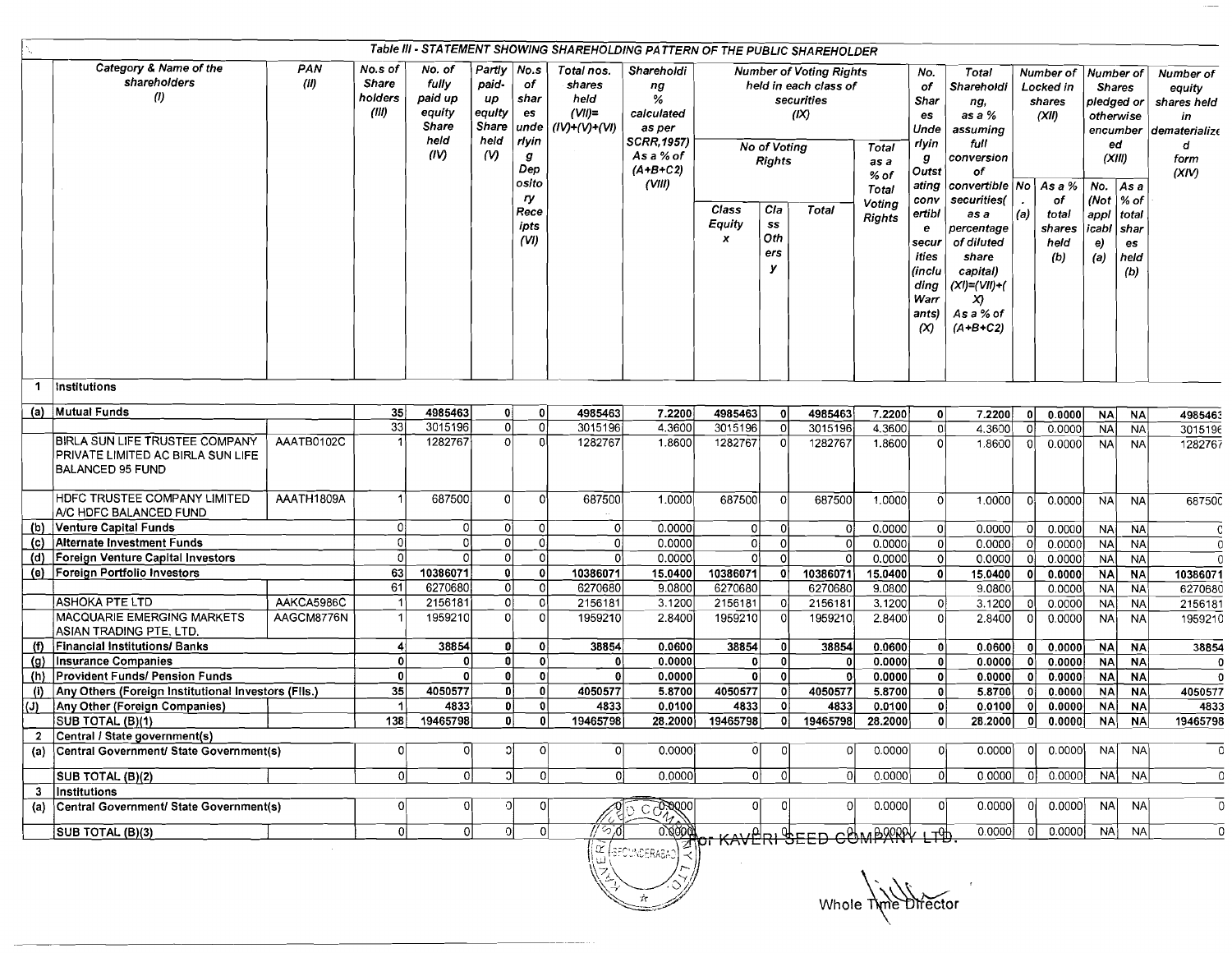| 4. ز | Non-institutions                                                                                                      |            |       |          |  |          |         |          |          |         |                    |        |            |           |          |
|------|-----------------------------------------------------------------------------------------------------------------------|------------|-------|----------|--|----------|---------|----------|----------|---------|--------------------|--------|------------|-----------|----------|
|      | (a.1) individuals - i. Individual shareholders holding nominal<br>share capital up to Rs. 2 lakhs.                    |            | 27320 | 5892230  |  | 5892230  | 8,5327  | 5892230  | 5892230  | 8.5327  | 8.5327             | 0.0000 | <b>NA</b>  | <b>NA</b> | 586720   |
|      | (a.2) INDIVIDUAL - ii. Individual shareholders holding<br>nominal share capital in excess of Rs. 2 lakhs.             |            |       | 1480771  |  | 1480771  | 2.1443  | 1480771  | 1480771  | 2.1443  | 2.1443             | 0.0000 | <b>NA</b>  | NA.       | 148077   |
|      | (b) NBFCs registered with RBI                                                                                         |            |       |          |  |          | 0.0000  |          |          | 0.0000  | 0.0000             | 0.0000 | -NA        | <b>NA</b> |          |
|      | (c) Employee Trusts                                                                                                   |            |       |          |  |          | 0.0000  |          |          | 0.0000  | 0.0000             | 0.0000 | <b>NA</b>  | <b>NA</b> |          |
|      | (d) Overseas Depositories (holding DRs) (balancing figure)                                                            |            |       |          |  |          | 0.00001 |          |          | 0.0000  | 0.0000             | 0.0000 | <b>NA</b>  | <b>NA</b> |          |
|      | (e.1) Any Others (BODIES CORPORATE)                                                                                   |            | 646   | 3661032  |  | 3661032  | 5.3016  | 3661032  | 3661032  | 5.3016  | 5.3016             | 0.0000 | <b>NA</b>  | <b>NA</b> | 3661032  |
|      |                                                                                                                       |            | 645   | 2818293  |  | 2818293  | 4.0812  | 2818293  | 2818293  | 4.0812  | 4.0812             | 0.0000 | NA         | <b>NA</b> | 281829   |
|      | <b>RELIGARE SECURITIES LTD</b>                                                                                        | AAACF1952D |       | 842739   |  | 842739   | 1.2204  | 842739   | 842739   | 1.2204  | $1.2204^{\dagger}$ |        | <b>NAI</b> | <b>NA</b> | 842739   |
|      | (e.2) Any Others (CLEARING MEMBER)                                                                                    |            | 262   | 650142   |  | 650142   | 0.9415  | 650142   | 650142   | 0.9415  | 0.9415             | 0.0000 | <b>NA</b>  | <b>NA</b> | 650142   |
|      | (e.3) Any Others (NON RESIDENT INDIANS (NRI))                                                                         |            | 781   | 286605   |  | 286605   | 0.4150  | 286605   | 286605   | 0.4150  | 0.4150             | 0.0000 | <b>NA</b>  | <b>NA</b> | 286605   |
|      | (e.4) Any Others (TRUSTS)                                                                                             |            | 10    | 33617    |  | 33617    | 0.0487  | 33617    | 33617    | 0.0487  | 0.0487             | 0.0000 | <b>NAI</b> | <b>NA</b> | 33617    |
|      | SUB TOTAL (B)(4)                                                                                                      |            | 29023 | 12004397 |  | 12004397 | 17.3838 | 12004397 | 12004397 | 17.3838 | 17.3838            | 0.0000 | <b>NAI</b> | <b>NA</b> | 11979376 |
|      | Total Public Shareholding (B) =<br>$ (B)(1)+(B)(2)+(B)(3)+(B)(4) $                                                    |            | 29161 | 31470195 |  | 31470195 | 45.5838 | 31470195 | 31470195 | 45.5838 | 45.5838            | 0.0000 | <b>NA</b>  | <b>NA</b> | 31445174 |
|      | IN 1986, alt des champes interessentences are conserved to Arms and the first of the control distance that was Atla A |            |       |          |  |          |         |          |          |         |                    |        |            |           |          |

Details of the shareholders acting as persons in Concert including their Shareholding (No. and %): **0** 

Details of Shares which remain unclaimed may be given hear along with details such as number of shareholders, outstanding shares held in demat/unclaimed suspense account, voting rights which are frozen etc. Note:

(1) PAN would not be displayed on website of Stock Exchange(s).

 $(2)$  The above format needs to be disclosed along with the name of following persons:

lnstitutionslNon Institutions holdlng more than 1% of total number of shares.

For KAVERI SEED COMPANY LTD.



Whole Time Director